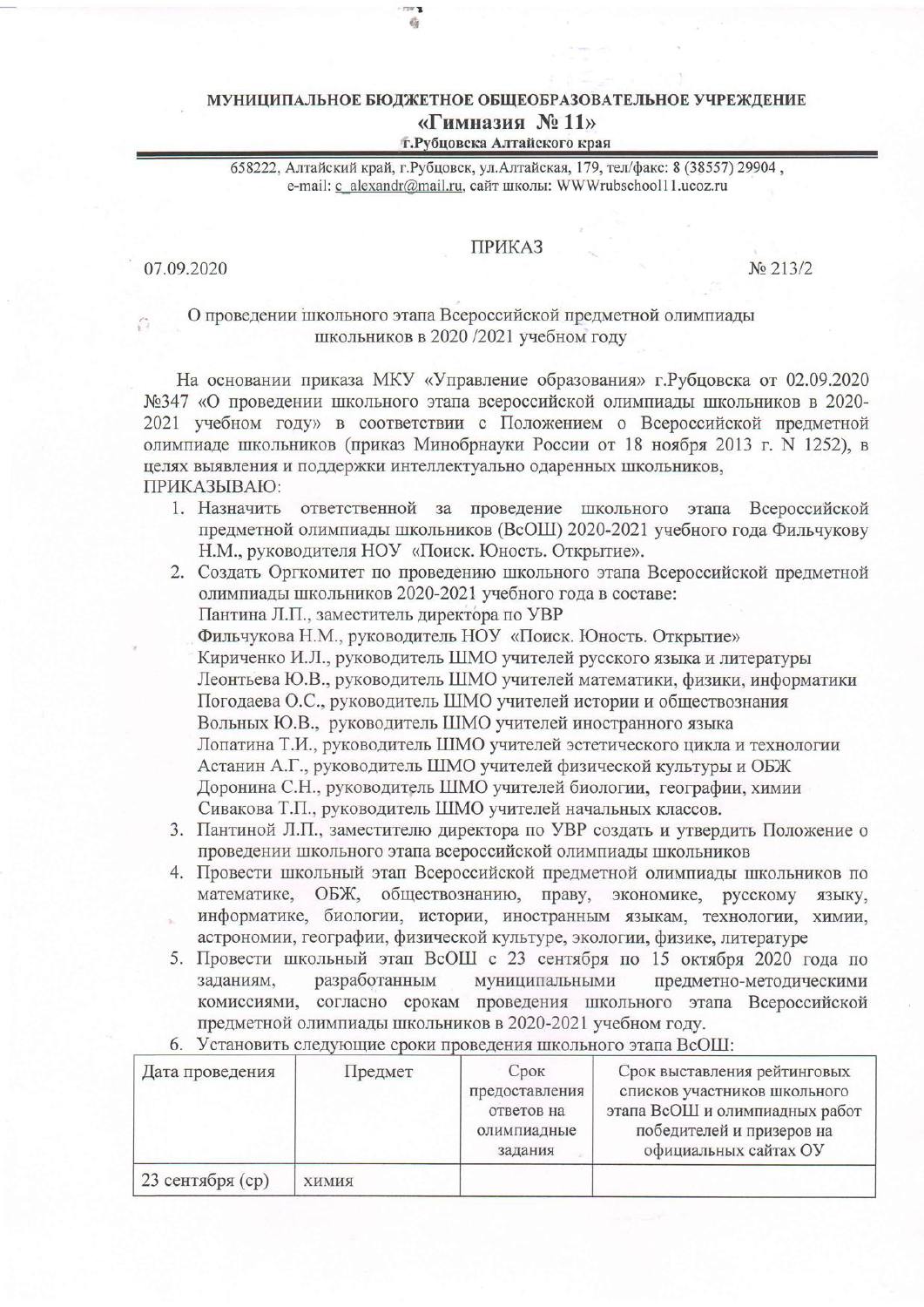| 24 сентября (чт) | ОБЖ                                                              | не позднее 22 октября<br>16 октября по<br><b>BCCM</b><br>предметам |  |
|------------------|------------------------------------------------------------------|--------------------------------------------------------------------|--|
| 25 сентября (пт) | астрономия                                                       |                                                                    |  |
| 28 сентября (пн) | география                                                        |                                                                    |  |
| 29 сентября (вт) | технология,<br>физическая<br>культура                            |                                                                    |  |
| 30 сентября (ср) | биология                                                         |                                                                    |  |
| 1 октября (чт)   | Право                                                            |                                                                    |  |
| 6 октября (вт)   | математика                                                       |                                                                    |  |
| 7 октября (ср)   | история                                                          |                                                                    |  |
| 8 октября (чт)   | русский язык                                                     |                                                                    |  |
| 9 октября (пт.)  | физика                                                           |                                                                    |  |
| 12 октября (пн)  | обществознание                                                   |                                                                    |  |
| 13 октября (вт)  | экология, МХК                                                    |                                                                    |  |
| 14 октября (ср)  | литература                                                       |                                                                    |  |
| 15 октября (чт)  | информатика<br>и<br>ИКТ; английский<br>немецкий<br>ЯЗЫК,<br>ЯЗЫК |                                                                    |  |

- 7. Утвердить состав жюри школьного этапа (приложение 1).
- 8. Фильчуковой Н.М. обеспечить проведение Всероссийской предметной олимпиады школьников в 2020-2021 учебном году в установленные сроки с учетом методических рекомендаций муниципальной предметно-методической комиссии. Оформить по итогам проведения школьного этапа олимпиады рейтинговые списки всех участников школьного этапа ВсОШ по установленной форме (приложение 2), сформировать пакет документов для передачи их муниципальному координатору.
- 9. Панову Д.А., системному администратору до 11.09.2020 года разместить на сайте гимназии данный приказ, Положение о проведении школьного этапа ВСОШ 2020-2021 учебного года, график проведения ВсОШ; до 23.10.2020 - рейтинговые списки участников, призеров и победителей.
- 10. Пантиной Л.П. обеспечить координацию всех этапов проведения олимпиады на школьном уровне.
- 11. Контроль за исполнением приказа оставляю за собой.

Директор МБОУ «Гимназия № 11»

 $\frac{1}{2}$ 

А.В.Мартинюк.

С приказом ознакомлены: